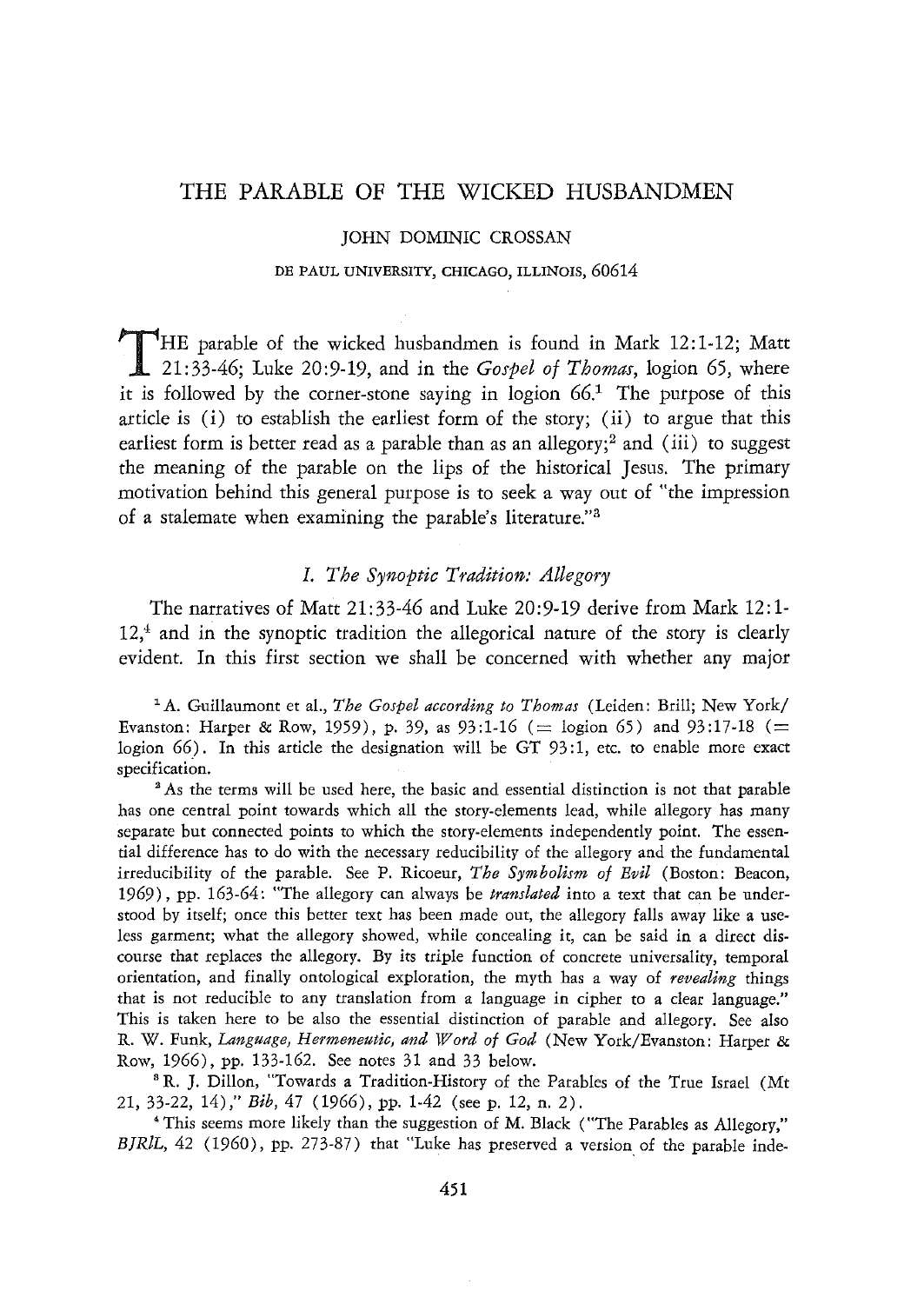points of the story (literal level) seem to militate against the allegory (metaphorical level). The question is not whether every single element can be shown to have allegorical significance<sup>5</sup> but whether any of the larger elements seem to distract from or even strain against the main thrust of the allegorical point.

(1) *Construction of the Vineyard* (Mark  $12:1 =$  Matt  $21:33 =$  Luke  $20:9$ ). The vineyard's structure is evidently based on that of the vineyard in the song· of Isa 5:2. Matt  $21:33$  follows Mark 12:1 in mentioning the planting and the fencing, the digging of the winepress, and the building of the tower. All four points derive explicitly from Isa 5:2 (LXX). This derivation is much lessened in Luke 20:9 and remains only in the residual εφύτευσεν αμπελώνα (εφύτευσα  $\frac{d}{dx}\pi\epsilon\lambda_0v$  in Isa 5:2). But it is still there, and one may presume that if Luke had wished to eliminate it completely he could easily have substituted an  $\epsilon \hat{i} \chi \epsilon \nu$  for the  $\epsilon\phi$ *ú*<sup>6</sup> In the second part of the verse all three agree:  $\kappa a\hat{i}$   $\epsilon\hat{\epsilon}$  $\delta$  $\delta\sigma$   $\sigma$   $\alpha\hat{i}$  $\tau\hat{o}\nu$  $y \epsilon \omega \rho y o \delta s$ , και άπεδήμησεν; Luke 20:9b adds χρόνους ικανούς. In context, this can hardly have any other purpose than to make the story "reasonable."<sup>7</sup> There is only one slightly nagging question, and it is hardly strong enough to be an objection: Would a person who is taking over and expanding with a Christian application the allegory of the vineyard from Isa 5:1-2 call the owner  $(=\text{God})$ either  $\ddot{a}\nu\theta\rho\omega\pi$ os (Mark, Luke) or even  $\ddot{a}\nu\theta\rho\omega\pi$ os οικοδεσπότης (Matthew)?

*(2) Mission of the Servants (Mark 12:2-5*  $=$  *Matt 21:34-36*  $=$  *Luke 20:10-*12). The mission of the servants is told more soberly in Luke: there are three successive servants ( $\delta$ <sup>o</sup> $\hat{v}$ λον, έτερον, τρίτον) who are, respectively, beaten, beaten and treated shamefully, wounded and cast out. There are only three servants, nobody is killed; but there is a certain climactic increase in the gravity of the damage done as the cases proceed. The Markan account, of which Luke is a deliberate toning down, has three successive servants ( $\delta$ ov $\lambda$ ov,  $\tilde{a}\lambda\lambda$ ov,  $\tilde{a}\lambda\lambda$ ov) who are, respectively, beaten, wounded in the head ( $\epsilon \epsilon \phi$ a $\lambda a/\omega \sigma a\nu$ ) and treated shamefully, and killed. Neither Matthew nor Luke follow Mark's mention of headwounding and it seems most likely a deliberate redactional insertion by Mark himself to allude to the fate of the Baptist (the  $\frac{\partial \pi}{\partial x}$  $\frac{\partial \phi}{\partial y}$  of Mark 6:27). This suggests that 12:4 is redactionally Markan and that his received tradition had three statements: a servant who was *beaten* (12: 3 ), another who was *killed*  (12: 5a), and then, "many others; some they *beat;* some they *killed"* (12: 5b). In Mark's tradition there were thus more than three servants sent on the mission but they were apparently sent singly and successively. All of this is drastically

pendent of Mark (though not necessarily uninfluenced at several points by the Marcan version)" (p. 280). On *προστιθέναι* as a "clear Septuagintalism," see E. P. Sanders, The *Tendencies of the Synoptic Tradition* (SNTSMS, 9; Cambridge: Cambridge U., 1969), p. 201, n. 2.

<sup>5</sup> This would not be claimed even by those who consider it an allegory: cf. Taylor, *The Gospel according to St. Mark* (2d ed.; London: Macmillan, 1966), p. 472.

• Cf. J. Jeremias, *The Parables of Jesus* (rev. ed.; New York: Scribner's, 1963), p. 70: "This allusion to Isa 5 is, however, omitted by Luke (20, 9)."

<sup>7</sup> In the NT the use of *Ikav*'s for time is exclusively Lukan (8:27; 20:9; 23:8; Acts 8:11; 9:23, 43; 14:3; 18:18; 20:11; 27:7, 9), saye for Rom 15:23.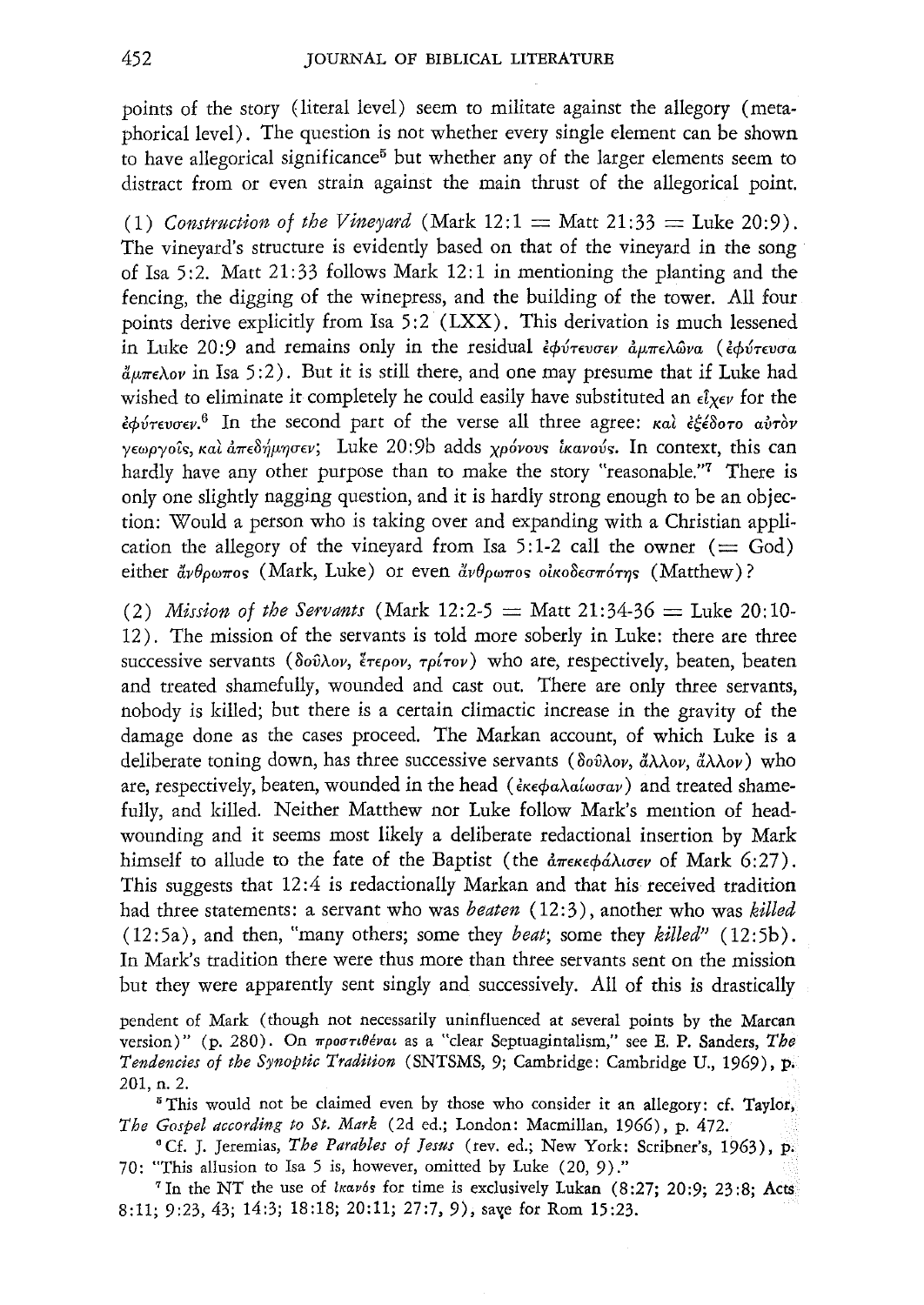changed in Matt 21:34-36: there are no single servants but rather two clearly distinguished groups of servants ("his slaves ... even more slaves than before"). The first group is beaten, killed, and stoned; and so is the second set. Matthew's addition to Mark's catalogue of evil is the stoning. At this point it is quite clear that the servant-messengers are being moved in different directions in the tradition. Mark does not seem so much interested in sharpening the allegorical servants in the manner of OT prophets as in inserting the Baptist among the rejected. Luke wants to tone down the allegorical allusions to the OT possibly from a lack of interest so as to focus on the son but also in order to keep the story more "likely." But Matthew is developing a precise allegorical application in which the first group is the early prophets and the second group the later prophets; hence the addition of stoning to their fate (cf. II Chron 24:21; Heb 11:37; Matt  $23:37 =$  Luke 13:34). However, it might be noted in passing that the OT is not exactly filled with killed or stoned prophets. In conclusion, one wonders if the tradition in Mark 12:3, 5a (single servants: one beaten, a second killed) is even more original than that in 12: 5b so that it was already expanded in the pre-Markan tradition.

(3) The Mission of the Son (Mark  $12:6 =$  Matt  $21:37 =$  Luke  $20:13$ ). Following through an allegory of "salvation-history," the son who is sent last of all is Jesus. Mark, followed by Luke but not Matthew, stresses this identity by the term viov  $\partial y \partial x \eta \tau$  which recalls his earlier use in 1:11 and 9:7. But three points stand out with some strangeness against this allegorical background: (i)  $\epsilon v \tau \rho a \pi \eta \sigma \nu \tau a t$ ; (ii)  $\delta \kappa \lambda \eta \rho \sigma \nu \rho \rho \sigma$ ; (iii)  $\eta \kappa \lambda \eta \rho \sigma \nu \sigma \mu a$ . These words are found in all three versions and yet they hardly seem normal in an allegorical setting. Did the Father expect only "respect" for Jesus? And was Jesus actually killed by those who wished to obtain thereby some divine inheritance? The allegory appears to be straining badly at the seams. The argument is not that every single element in an allegory has to be significant and meaningful; it is surely possible that some points render service to others which are themselves of direct symbolic purpose. But in creating an allegory one should not create elements on the literal level which positively clash with meanings on the metaphorical level. The son sent last of all is a perfect allegorical representation of Jesus and the idea of Jesus as the heir of God is not problematic: cf. the  $\epsilon \pi$ '  $\epsilon \sigma \chi$ *árov* . . .  $\kappa \lambda \eta \rho \sigma \nu \sigma \rho \rho \sigma \nu$  of Heb 1:2 with the  $\zeta_{\alpha\alpha\sigma\alpha\nu}$ ...  $\kappa\lambda\eta\rho\sigma\nu\rho\phi\rho\sigma\sigma$  of Mark 12:6-7. The real difficulty is the weakness of the motivation theme: of "respect" from the Father, and of hopes for inheritance from the tenants.

(4) *The Death of the Son* (Mark 12:7-8 = Matt 21:38-39 = Luke 20:14-15a). It has been noted that the Synoptists agree on the motivation of the son's murder. The only significant change in the details of his death is again due to the intensification of the allegory. Mark had the tenants murder him and throw the unburied body outside the vineyard, but Matthew and Luke, independently changing Mark, bring the allegory closer to actuality by having the son thrown outside the vineyard and then killed, as Jesus was crucified outside the city of Jerusalem.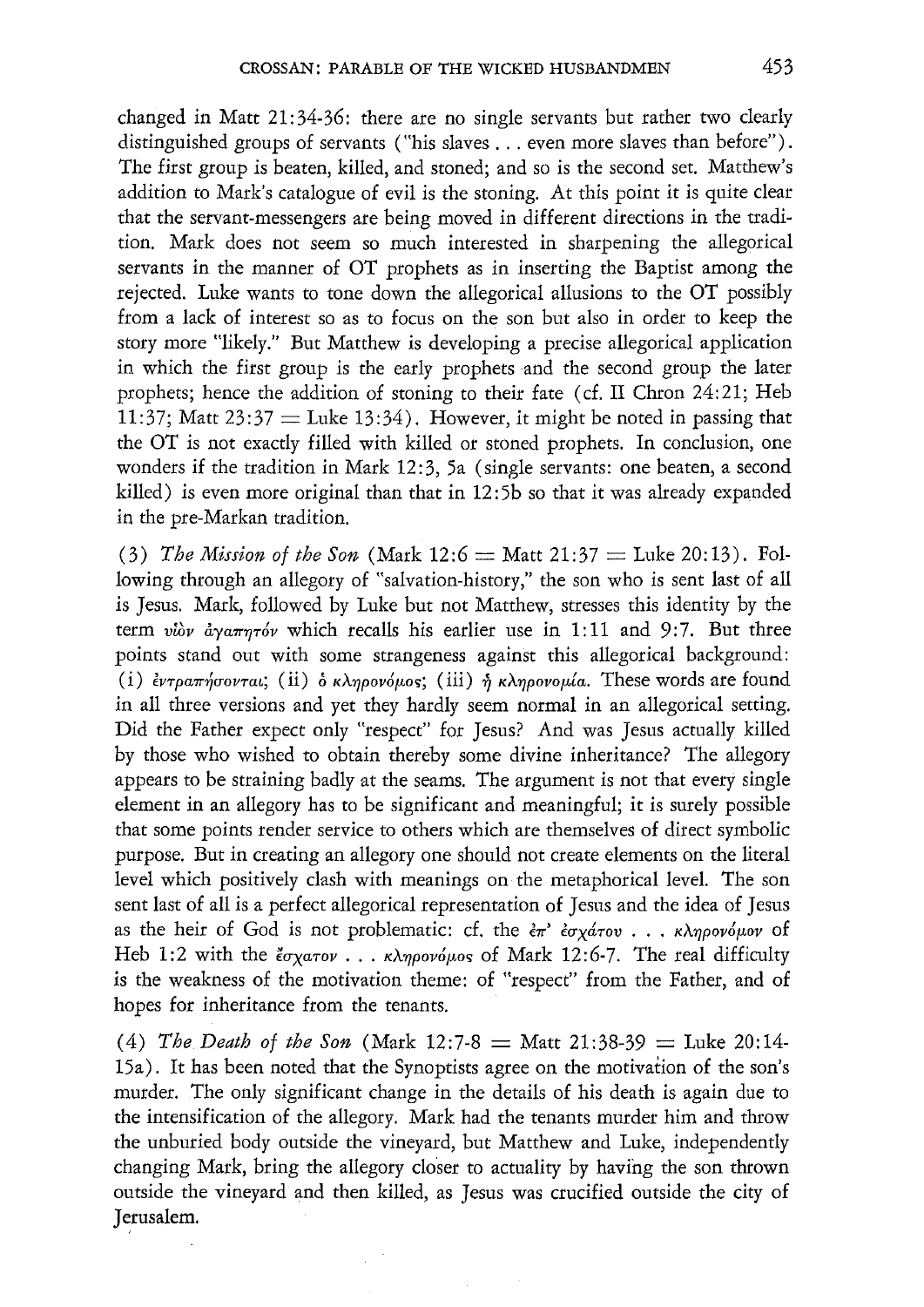(5) *Punishment of the Tenants* (Mark  $12:9 =$  Matt  $21:40-41 =$  Luke  $20:15b$ -16). The punishment of the tenants is told in question and answer form which, in itself, is quite common as a parabolic conclusion.<sup>8</sup> In detail: (i) the Synoptists agree in terming the owner now δ κύριοs του άμπελώνοs whereas earlier they had called him *ἄνθρωπος* (Mark, Luke) *οικοδεσπότης* (Matt); (ii) they agree in posing the question with *τί ποιήσει*; (iii) Mark and Luke agree on a two-point answer, from Jesus himself; but Matthew has a three-point answer, from the authorities: tenants destroyed, vineyard given to others who produce its fruits. Once again the allegory seems under considerable strain. The changes in Matthew can be easily explained as an allusion to the divided state of his own church and the mention of the necessary fruits as a warning against complacency. Compare, for example, 21:41-43 with the appended admonition of 22:11-14.9 But even the two-point answer in Mark and Luke is problematic: that an owner after such an experience would again give out his vineyard strains one's credulity, and its presence here is dictated rather by the actualities of the Gentile mission than by the possibilities and probabilities of agrarian experience. Indeed, the whole idea of the punitive expedition of the master is very improbable against the rest of the story. If such power had always been available to him, the pathetic hope for respect becomes somewhat ludicrous. The punishment theme is an allegorization of Israel's destiny and the influx of the Gentiles into the church. Finally, this theme has been formulated with two points consciously recalling Isa 5: 1-7 (LXX): the *KVpW<; roil al'"7r€AWYO<;* links with the 6 *YdP al'"7r€AWV Kvptov* of Isa 5: 7; and the  $\tau i$   $\pi o\nu/\sigma e\iota$  follows from the  $\tau i$   $\pi o\nu/\sigma\omega$  of Isa 5:4,5. Hence the synoptic allegory is closed in these verses with allusions to the original prophetic allegory. Once again the major problem is that, while the allegory suits well the historical realities of primitive church experience, it is rather disharmonious with the "logic" of the story itself: Whence this sudden change from impotence to vengeance on the part of the vineyard's owner?

(6) *Citation from Ps 118:22-23* (Mark 12:10-11 = Matt 21:42-44 = Luke 20:17-18). The citation from Psalm 118 was an obvious necessity of the allegorical situation. The end could not be the death of the son even when this murder had been amply punished. The end would have to be the triumph of the son. The well-known apologetic of the rejected/chosen stone<sup>10</sup> is added to effect

8 R. Bultmann, *The History of the Synoptic Tradition* (New York/Evanston: Harper & Row, 1968), pp. 182-83: "Some parables end with a question directed to the hearer ... it is questionable on occasions when the similitude is given in a framework by the answer being provided in the text, whether the framework is as original as the similitude itself. Here the editorial work of the evangelists has to be taken account of . . ."

<sup>9</sup> Cf. the internal problems of the Matthean community noted by E. Käsemann, "The Beginnings of Christian Theology," *New Testament Questions of Today* (Philadelphia: Fortress, 1969), pp. 82-107.

<sup>10</sup> On these texts in the early church, see B. Lindars, *New Testament Apologetic* (Philadelphia: Westminster, 1961), pp. 169·86.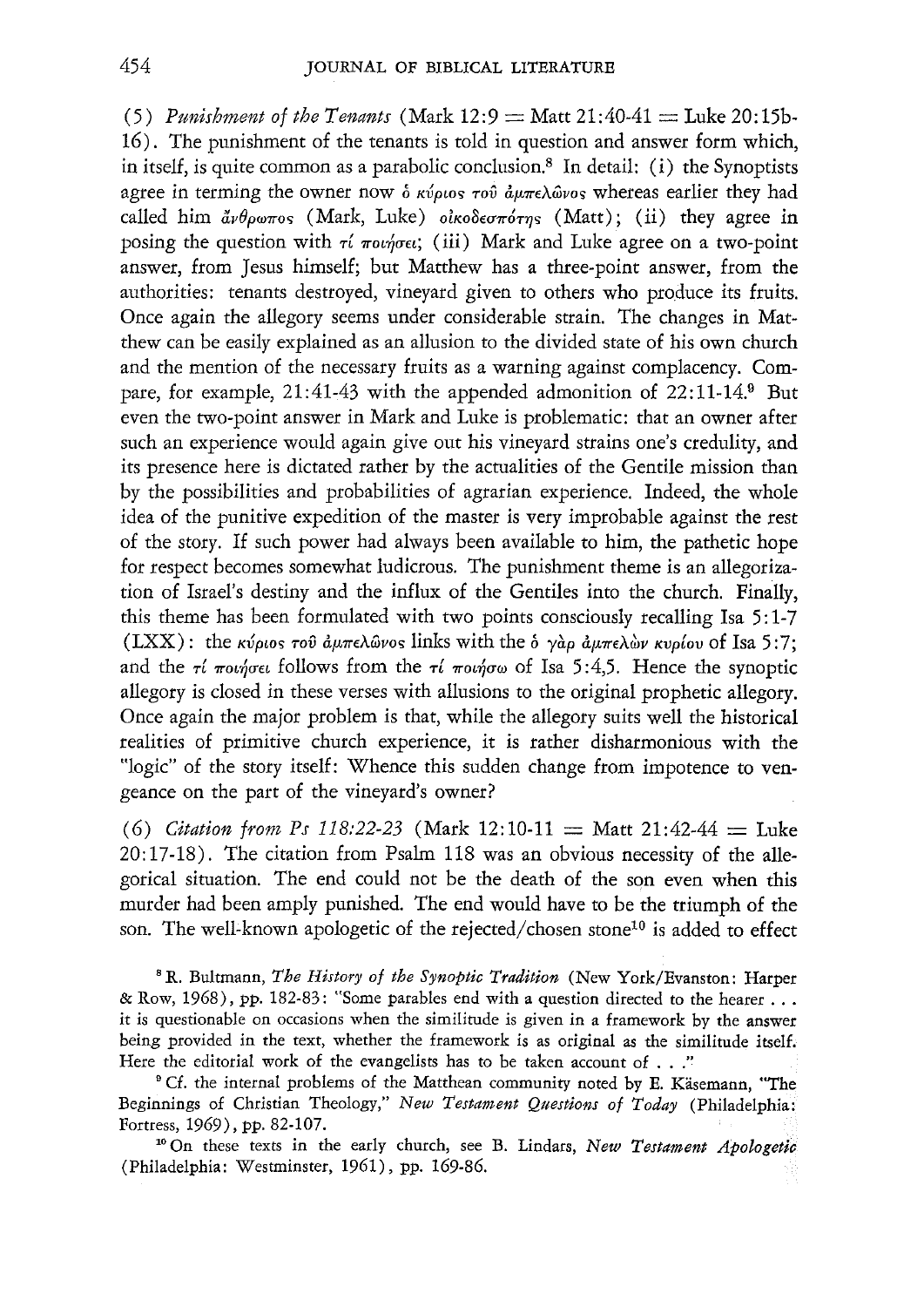this victorious conclusion. But it is also quite clear that the triumph of the son does not really "appear" within the allegory itself but only outside of it in this appended proof-text. It would seem unlikely that any allegorization of the story was possible until, first and above all, the death of the son was changed into triumph. This mention of victory was even more important than any note of punishment or replacement.

(7) *Application to the Authorities* (Mark  $12:12 =$  Matt  $21:45-46 =$  Luke 20: 19). As the story concludes in the synoptic position the allegorical and the historical cross one another in the open. The authorities recognize that the parable is spoken against them; they are the wicked tenants.

The pericope is clearly an allegory: God's vineyard will be taken from the evil authorities of Israel and will be given to the Gentiles; these authorities have rejected the OT prophets and killed Jesus whom God has now made the cornerstone. The allegory of Mark is intensified in Matthew but muted in Luke. However, two very important questions are left unsolved. (i) If the allegory stemmed from Jesus (ending at the death of the son or, at most, at the mention of the master's vengeance), what was his purpose in mentioning the motivation of the father's sending of the son (respect) and of the tenants' murder of the son (inheritance)? (ii) If the allegory (including the citation from Psalm 118) came from the primitive church the above question would still stand, but there would also be a far more serious difficulty: Could such an allegory have been constructed in the early church without an allusion to Jesus' resurrectional victory built *intrinsically* into the story itself and not just added to it externally by the stone-text? For example, one might imagine a vague mention of the son's being rejected (as in John 1:11) so that thereafter he might return in the power of his father to take back the vineyard. In conclusion: even allowing for creative work with one eye on salvation-history and the other on Isa 5:1-7 there are problematic discrepancies in the narrative, and the point that sticks above all is the theme of inheritance. $11$ 

<sup>11</sup> This would be the basic objection to seeing the pericope as an allegorical creation of the early church as suggested by R. Bultmann, *op. cit.,* p. 177: "not a parable but an allegory, for the course of events is intelligible only on that basis. The contents also show that the passage is a community project." So also W. G. Kiimmel, "Das Gleichnis von den bösen Weingärtnern," Aux sources de la tradition chrétienne: Mélanges offerts à M. Goguel (Neuchatel/Paris: Delachaux & Niestle, 1950), pp. 120-31: "nicht aus der geschichtlichen Situation des Lebens Jesu . . . ein wertvolles Zeugnis für die Geschichtsanschauung der Urkirche" (p. 131); and also in *Promise and Fulfilment* (SBT, 23; Naperville, Ill.: Allenson, 1957), pp. 82-83: "This parable can only be considered to be an allegorical representation of salvation-history until Jesus' coming ... the parable in the form handed down to us cannot be traced back to Jesus and we neither know nor can we reconstruct another form" (p. 83). This is a fair assessment of the situation before or without GT 93:1-16. If it were accepted as a creation of the primitive church, it would presumably have been done to explain the liturgical reading of Isaiah 5. See, relative to other parables, C. H. Cave, "The Parables and the Scriptures," *NTS*, 11 (1965), pp. 374-87.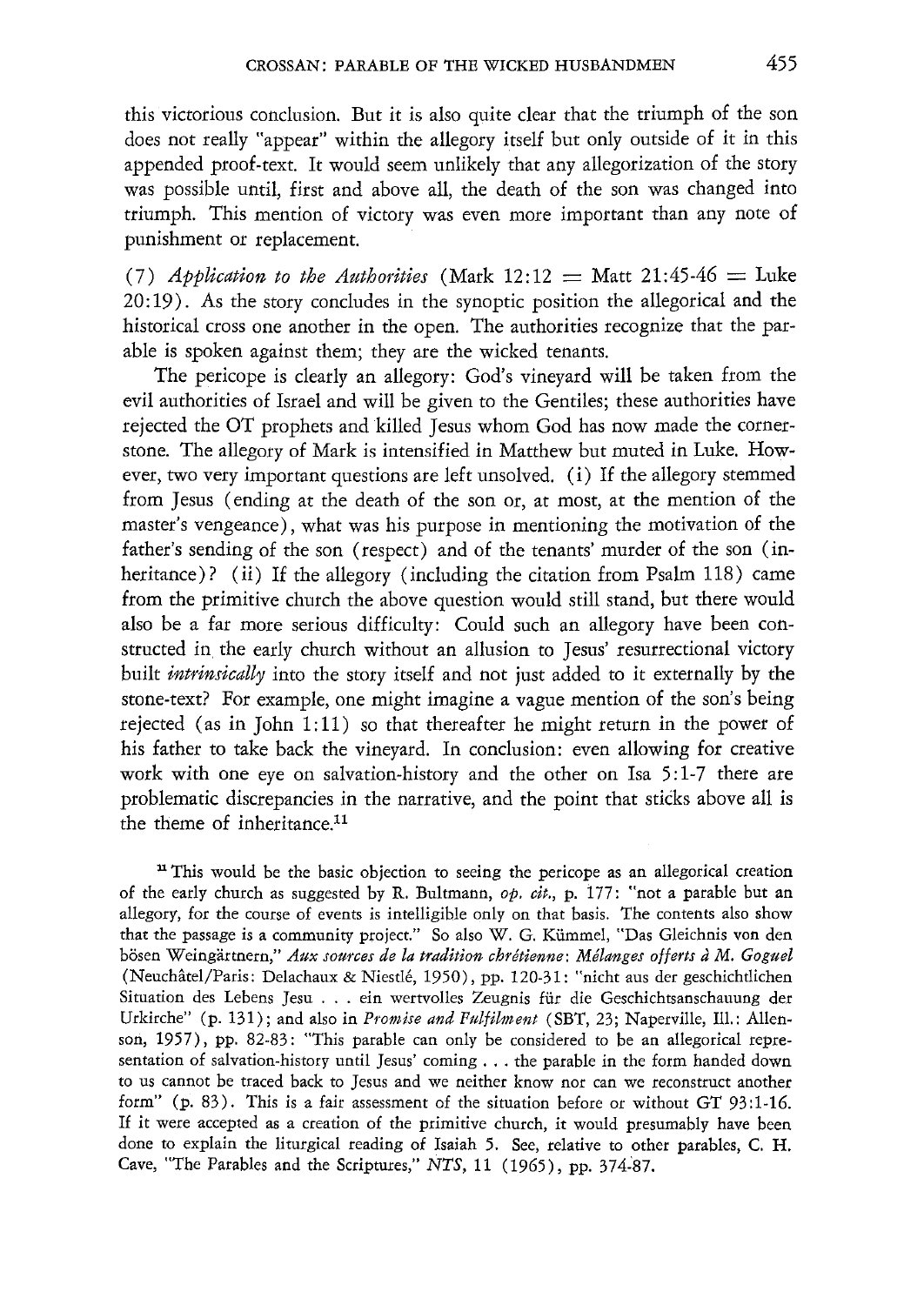## 456 JOURNAL OF BIBLICAL LITERATURE

### II. *The Gospel of Thomas: Parable*

The preceding questions might not be sufficient to cast doubt on the allegorical interpretation of the narrative or to support the present contention that it is the attempt to turn parable into allegory that has caused them. One might easily object that inconsistencies could also be found in rabbinic parables. But the presence of a version of this story in GT 93: 1-16 becomes extremely important at this point, precisely because no such discrepancies or inconsistencies can be found in its construction.

(1) *Thomas and the Synoptics.* This analysis neither works from nor concludes to any general relationship between the GT and the Synoptics. The obvious similarities between the two traditions can be explained in one of two basic ways: "Thomas was either using the Synoptic Gospels as his source, or ... he was using a source or sources which were independent of the Synoptic Gospels, but which contained some parallel material."<sup>12</sup> Each explanation has found defenders: Thomas was using the Synoptics and hence is less original than these writings;<sup>13</sup> or Thomas was using an independent source and may be more original than the Synoptics in certain instances.14 For the present discussion this will

<sup>12</sup> H. Montefiore, "A Comparison of the Parables of the Gospel According to Thomas and of the Synoptic Gospels," *NTS*,  $7$  (1961), 220-48 ( $=$  H. Montefiore & H. E. W. Turner, *Thomas and the Evangelists* [SBT, 35; Naperville, Ill.: Allenson, 1962], pp. 40- 78. See p. 42 for the quotation given). Montefiore concluded: "In many instances Thomas' versions have proved to be inferior and such instances of inferiority have usually been connected with Thomas' gnosticizing tendency. Nevertheless it is often the case that Thomas' divergences from synoptic parallels can be most satisfactorily explained on the assumption that he was using a source distinct from the Synoptic Gospels. Occasionally it seems to be free from apocalyptic imagery, allegorical interpretation, and generalizing conclusions" (p. 78).

<sup>13</sup> R. Kasser, "Les manuscrits de Nag<sup>c</sup> Hammâdi: Faits, documents, problèmes," *RTPhil,9* (1959), pp. 357-70; R. M. Grant, "Two Gnostic Gospels," *JBL,* 79 (1960), pp. 1-11; R. M. Grant with D. N. Freedman, *The Secret Sayings of Jesus* (Garden City, N.Y.: Doubleday, 1960), p. 116: "The Gospel of Thomas is largely based on the Church's gospels"; B. Gartner, *The Theology of the Gospel of Thomas* (London: Collins, 1961), p. 66: "Most of the sayings in the Gospel of Thomas which reproduce canonical sayings of Jesus, either whole or in part, consist of material from the three synoptic Gospels."

14 G. Quispel, "Some Remarks on the Gospel of Thomas," *NTS,* 5 (1959), pp. 276- *90: "The importance of the Gospel of Thomas lies in the fact that it contains an independent and very old Gospel tradition.* When I say independent, I mean that some sayings of the Gospel of Thomas were not taken from our canonical Gospels Matthew, Mark, Luke, and John but were borrowed from another source" (p. 277); J. Leipoldt, "Ein neues Evangelium? Das koptische Thomasevangelium iibersetzt und besprochen," *TLZ, 83*  (1958), pp. 481-96: "Es dürfte vielmehr in unserem Texte eine selbständige Überlieferung synoptischer Art zu Grunde liegen" (p. 494); G. W. MacRae, "The Gospel of *Thomas-Logia lesou?" CBQ,* 22 (1960), pp. 56-71: "Perhaps also an Aramaic collection of sayings of Jesus that was the product of a genuine Palestinian tradition parallel with but independent of the canonical Synoptic tradition" (p. 70); C.-H. Hunzinger, "Aussersynoptisches Traditionsgut im Thomas-Evangelium," *TLZ,* 85 (1960), pp. 843-46: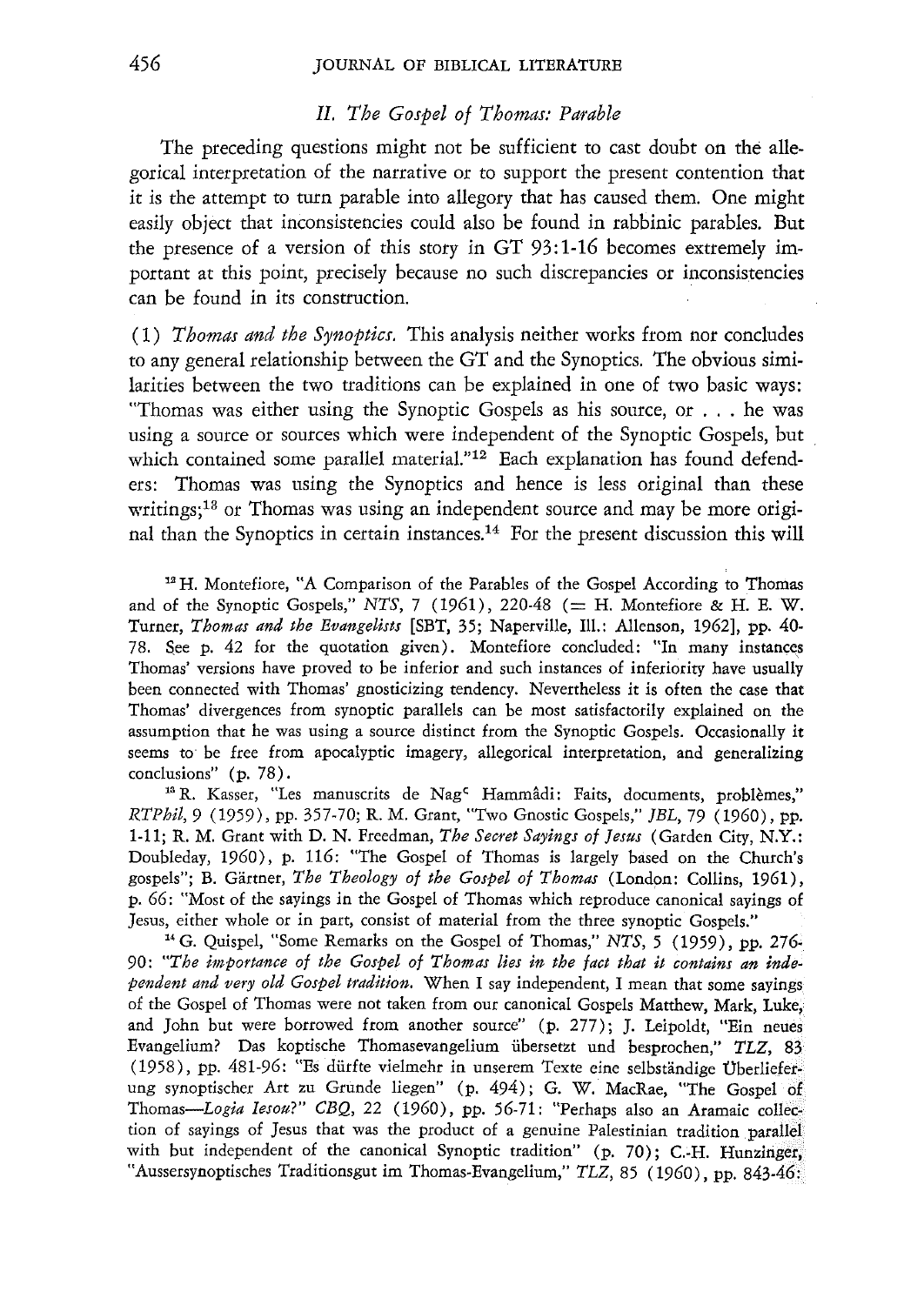be considered an open question still under debate. One could conclude from the history of the debate that the final answer will have to be quite nuanced and more "complex" than either of these positions.15 But even if one opted for synoptic dependence in general it could always happen that a given saying or parable might reflect an independent and more original version than that found in the synoptic tradition.

(2) GT 93:1-16 *and* 93:17-18. In turning from the "strained" allegory in the synoptic tradition to the story in GT 93: 1-16, we note that certain features are immediately evident. (i) There are no allusions to Isa 5:1-7 at the start or conclusion of the story. (ii) Only single servants are sent; only two are sent, and nobody is killed (93:7: "a little longer and they would have killed him") before the murder of the son. (iii) There is no mention of "outside the vineyard" in 93: 15. (iv) There is no concluding question and answer and, therefore, no mention of the punishment of the tenants; after the murder there is only, "Whoever has ears let him hear" (93:16). From all this it is clear that there is no overt allegory in the GT version. But on the positive side it must be noted that 93: 12-15 retains both the theme of respect and of inheritance as in the synoptic tradition, and in almost the same language: "He said: 'Perhaps they will respect my son.' Since those husbandmen knew that he was the heir of the vineyard, they seized him, they killed him." As the story stands here, there is no reason to look on it as an allegory,<sup>16</sup> and the question can now be raised whether it makes better sense as a parable.

". . . ein später Ausläufer eines besonderen, von den Synoptikern unabhängigen Traditionsstranges ... " (p. 843); K. Grobel, "How Gnostic is the Gospel of Thomas?" *NTS*  8, (1962), pp. 367-73.

15 J. A. Fitzmyer, "The Oxyrhynchus *Logoi* of Jesus and the Coptic Gospel according to Thomas," *TS,* 20 (1959), pp. 505-60: "When one asks how authentic these Coptic sayings are, it should be clear that the answer will not be simple, given the complex nature of the sayings" (p. 509 [= *Essays on the Semitic Background of the New Testament* (London: Chapman, 1971), p. 360]); R. McL. Wilson, "Thomas and the Synoptic Gospels," *ExpTim,* 72 (1960), pp. 36-39: "To rule out the possibility of independence at this stage ... is as unjustifiable as to assume *it* without further investigation. In point of fact, the problem would seem to be much more complex" (p. 39); and six years later in "Sec\_ ond Thoughts: XI. The Gnostic Gospels from Nag Hammadi," *ExpTim,* 78 (1966), pp. 36-41: "Evidently the problem is more complex than appears at first sight, and much still remains to be done" (p. 39); A. J. B. Higgins, "Non-Gnostic Sayings in the Gospel of Thomas," *NovT,* 4 (1960), pp. 292-306: "Considerable caution ... " *(p.* 306); W. Schoedel, "The Gospel in the New Gospels," *Dialog,* 6 (1967), pp. 115-22: "No conclusions, then, are yet possible" (p. 121).

<sup>10</sup> It might be objected that the very figure of the vineyard would strike the hearer as a natural reference to Israel in view of the OT usage (e.g., Ps 80:8-13; Jer 2:21; Isa 5:1-7), and hence that allegory is inevitable in such a situation. But (i) in the OT the vine (yard) is Israel, the owner is God, and the problem is the vine (yard) 's failure to produce good fruit; (ii) in the present case the opening distinction between vineyard and *tenants* would block the immediate presumption of OT reference: the problem is not lack of fruit but the tenants' refusal of the produce due. It seems more likely that the real

 $\frac{1}{2}$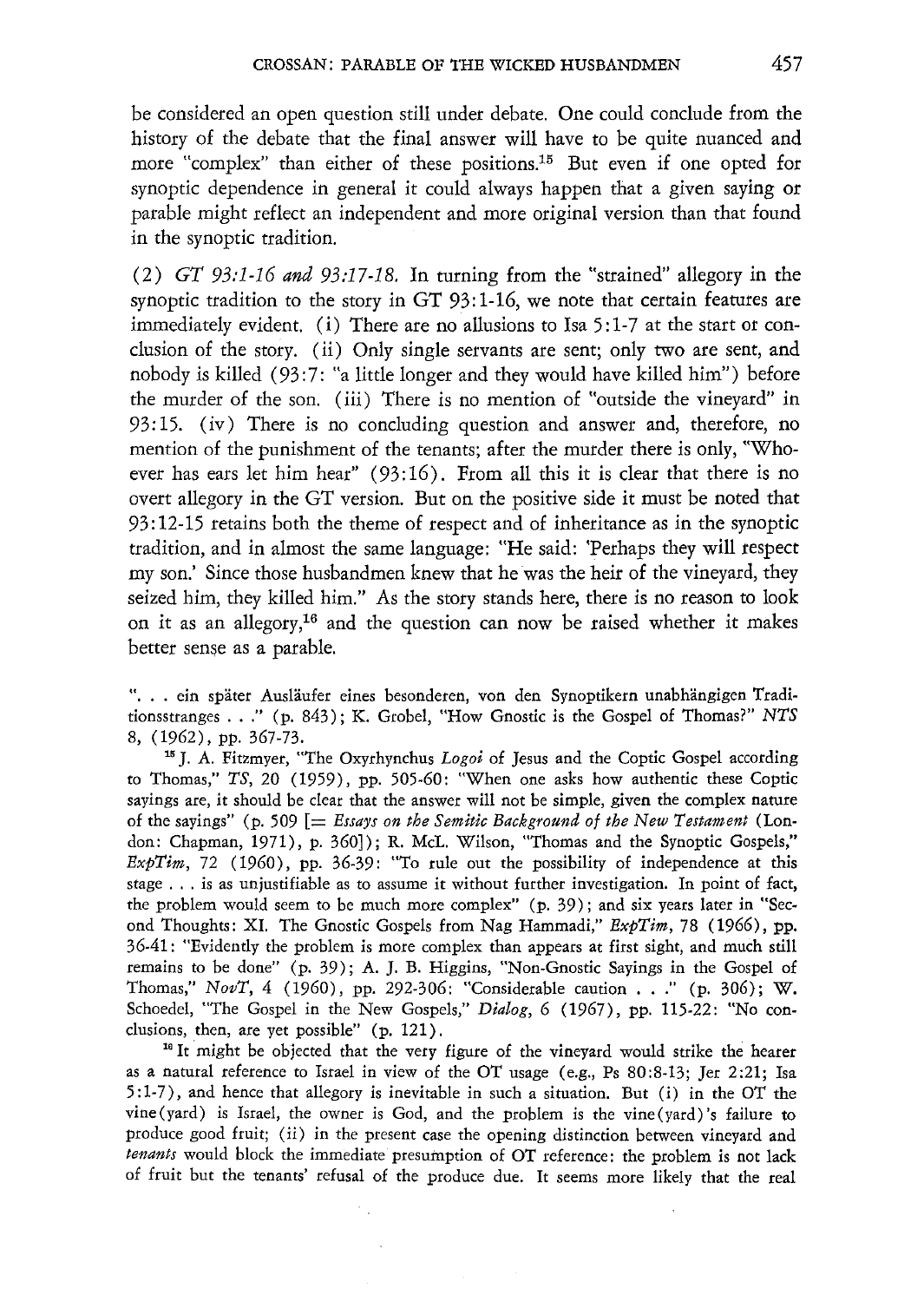An immediate and very obvious difficulty is that the story in 93:1-16 is followed by 93: 17-18. Just as the stone-citation from Psalm 118 was appended in the synoptic tradition in order to complete the allegory, so too the GT has in 93:17-18: "Jesus said: Show me the stone which the builders have rejected; it is the corner-stone." It might be argued that this also reflects the preceding pericope, thereby allegorizing it and applying it to Jesus' life. But against this objection stands the presence of 93:16, "Whoever has ears let him hear." This is used to terminate the preceding logion introduced by "Jesus said" (93:1-16) before another new logion with "Jesus said" is introduced in 93:17-18. This is exactly the same usage of the aphorism as in 82:2; 85:19; 92:9; and 97:6, where it concludes a parable and precedes a new and independent saying with "Jesus said," or "Jesus saw . . . said" (as in 85:19). The only other usage of the aphorism is in 86:6, and there it introduces a parabolic saying.<sup>17</sup> From this use of the aphorism it would seem that 93: 1-16 is clearly distinguished by the author from the new and disconnected unit of 93: 17 -18. This does not necessarily deny that both pericopes may refer to true gnosis: to the persecution of the gnostic in 93:1-1618 and to the triumph of gnosis in 93:17-18.19

But it is rather too much to presume that the quotation from Psalm 118 just happened to be in exactly the same place in both Mark and the GT. It would seem much more likely that one of the earliest stages of the allegorization process involved the juxtaposition of this allusion to the triumph of Jesus to the murder story. Further allegorization could hardly have proceeded until the basic story no longer ended with the son's murder but with the son's victory.2o In other words, the conjunction of 93:1-16 and 17-18 as the earliest stage of the allegorization was already available to the GT or to the source being used here. But, whether he understood it or not, he did not accept it and instead he made two completely separate pericopes out of it. The artificial joining of the story and the logion with its mixing of metaphors (Jesus as son, Jesus as stone) would have rendered their separation all the easier. Hence 93: 1-16 must still be studied in and by itself, and the possibility that it is to be understood as a parable must still be investigated.

difficulty is for the reader who has first read the story in the synoptic tradition. ever to consider it any other way than allegorically. Cf. E. Haenchen, *Die Botschaft des Thomas-Evangeliums* (Theologische Bibliothek Töpelmann, 6; Berlin: Töpelmann, 1961), p. 64, where it is interpreted allegorically even in the GT.

<sup>17</sup> "His disciples said: Show us the place where Thou art, for it is necessary for us to seek it. He said to them: Whoever has ears let him hear. Within a man of light there is light and he lights the whole world. When he does not shine, there is darkness" (86:4- 10). Cf. S. Muñoz Iglesias, "El evangelio de Tomás y algunos aspectos de la cuestión sin6ptica," *EstEcl,* 34 (1960), pp. 883-94.

<sup>18</sup> H. Montefiore & H. E. W. Turner, op. cit., p. 56: "The true gnostic will suffer persecution (93.15)." It is also possible that there is a warning that materialism leads to murder: cf. how 92:34b-35 interprets 92:2-34a.

<sup>19</sup> Ibid., p. 54: "Jesus himself is not the stone: the next saying makes it evident that the stone is the self-knowledge of the true gnostic."

.. C. F. Evans, *Resurrection and the New Testament* (SBT, 2/12; Naperville, Ill.: Allenson, 1970), p. 13: "It is evidently a later addition to the parable."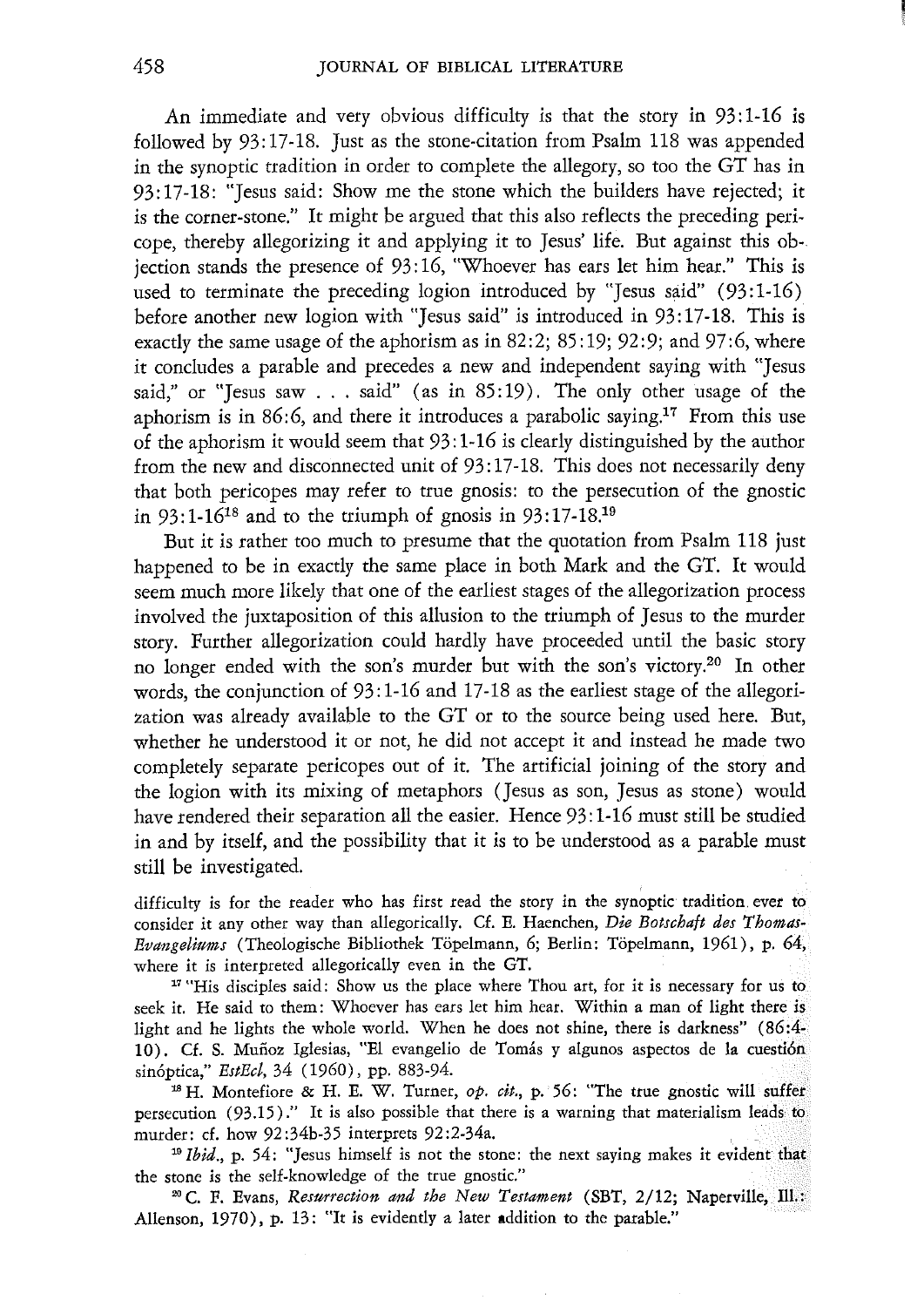(3) *The Structure of GT* 93:1-15. The narrative in 93:1-15 has four movements: (i) the setting; (ii) the first servant; (iii) the second servant; (iv) the son. The setting is as terse as could be; the second servant is needed for the standard threesome, and remains without detail; the son's mission is rather similar to the synoptic tradition.

All of this focuses attention on the first servant and here certain features are strikingly different from the synoptic tradition. It can be seen that (i) 93:8-9, "The servant came, he told it to his master. His master said: 'Perhaps they did not recognize him,' "21 has no parallel in the synoptic tradition and is the only such unit in all of 93:1-15; (ii) the incident of the first servant in 93:4-9 is longer than that of the other three elements in the structure, and quantitative stress seems to be given to this mission even over that of the son;<sup>22</sup> (iii) there are formal similarities between the narrative concerning the first servant and that of the son. There is  $(a)$  a sending,  $(b)$  a result,  $(c)$  a comment by the master. The sequence for the servant is abc; for the son it is acb. The formal similarity appears not only in the triple structure of the elements but even more precisely in the comparative content of the three elements: (a) the sending of the first servant leads to the sending of the son  $(93:4=11)$ ; (b) the clause, "a little longer and they would have killed him," prepares for the final statement, "they killed him"  $(93:7=15)$ ; (c) the clause, "His master said: 'Perhaps they did not recognize him,'" explains the later statement, "He said: 'Perhaps they will respect my son'" (93:9=12-13). All of this structural analysis serves to raise the question: Why so much space given and given so carefully to the first servant?

It is a truism in parable analysis that such stories must be true to life, either to the recurrent actualities or the recognizable possibilities of experience and existence. The problematic situation given in GT 93:1-16 is perfectly reasonable and, as we now know, quite possible against the historical actualities of Galilee's absentee landlords and rebellious peasantry at the time of Jesus.23 But it might still seem totally improbable that the owner would send his son into such a dangerous situation without some greater protection than that available to the servants. It is here that the master's reaction to the first servant becomes vitally

<sup>21</sup> Because of the parallel between the master's comments in  $93:9$  and  $93:12-13$ , which will be further discussed below, the footnoted suggestion in the edition of A. Guillaumont et aI. ("read: 'perhaps they did not recognize him' ") is accepted as against that given in the text itself ("'Perhaps he did not know them'"). The present argument would be but slightly modified in either reading. Cf. also E. Haenchen, *op cit.,* p. 27: "Herr sagte: Vielleicht  $<$  haben sie ihn nicht  $>$  erkannt?"

<sup>22</sup> For example, and only as an indication: (i) setting:  $93:1-4a$ ,  $3\frac{1}{2}$  lines; (ii) first servant: 93:4b-9, 51/2 lines; (iii) second servant: 93:10-11a, 11/2 lines; (iv) son: 93:11b-15, 4Yz lines.

<sup>23</sup> C. H. Dodd, *The Parables of the Kingdom* (rev. ed.; New York: Scribner's, 1961), pp. 96-102; J. Jeremias, *The Parables of Jesus* (rev. ed.; New York: Scribner's, 1963), pp. 70-77: "The arrival of the son allows them to assume that the owner is dead, and that the son has come to take up his inheritance. If they kill him, the vineyard becomes ownerless property which they can claim as being first on the spot."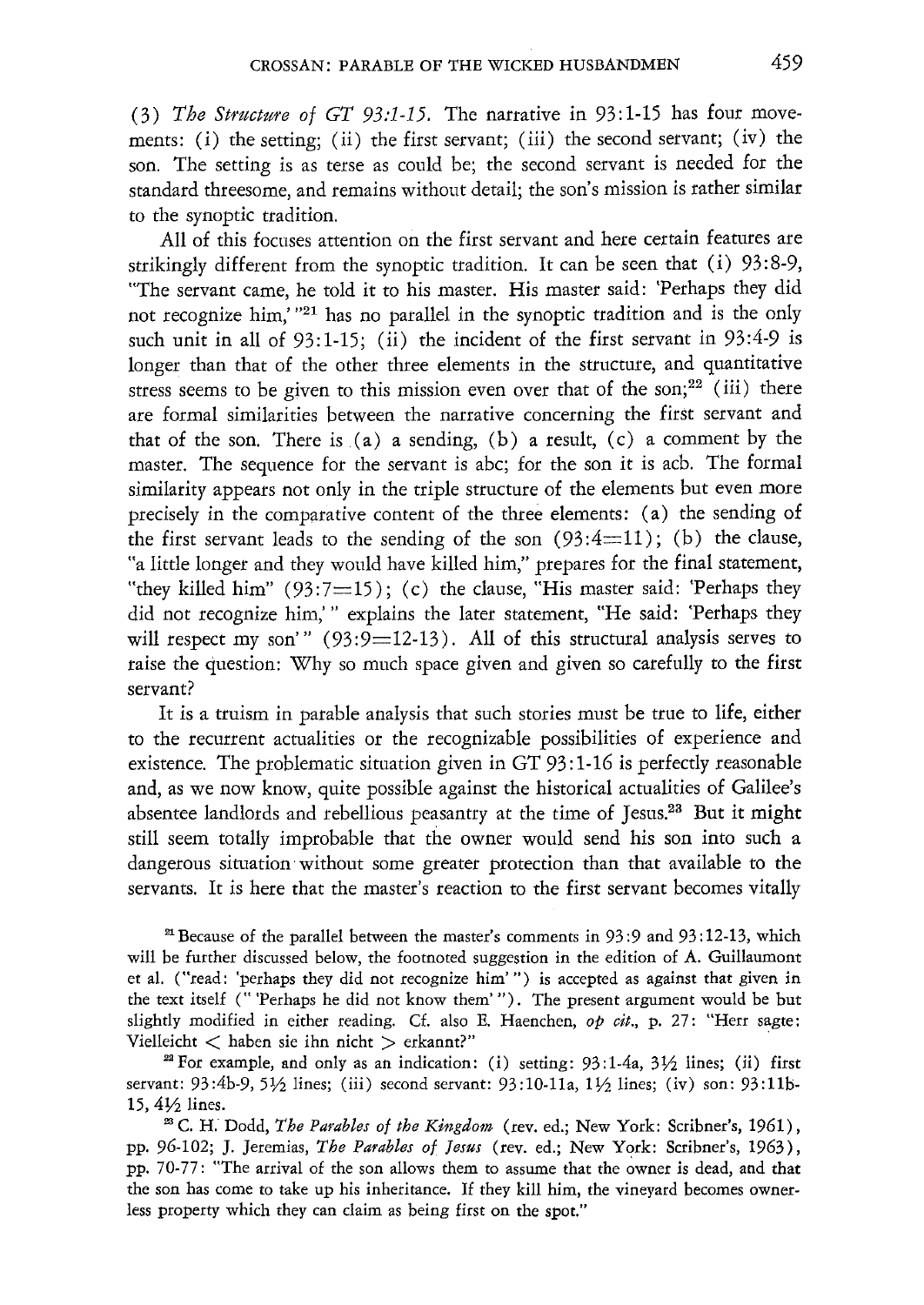important, and indeed indispensable, to the parable's credibility. The master presumes that the problem is that the tenants will not acknowledge, be it in good faith or bad, the authority of the servant to collect for his master; they will not recognize him.24 Hence it is eventually necessary to send the son with the hope that they will accept his authority and respect his mission. From a literary point of view the excessive space given to the first servant is quite justifiable. It estab-· lishes credibility for the succeeding events and it prepares, in both form and content, for the final climactic murder of the son.

(4) *GT* 93:1-15 *and the Synoptic Allegory.* The question of dependence can now be raised with regard to the story of the husbandmen in the synoptic tradition and in the GT, and with reference to this pericope alone.<sup>25</sup> If the story in GT is dependent on the synoptic tradition,<sup>26</sup> one could argue that the author removed all the allegorical features to turn it into a parable warning the gnostic against persecution for himself or the results of material lust in others. This might be persuasive if that was all he had done. The abbreviation (i) has reduced the servants to precisely two and thereby attained the climactic threesome with the son, which is at least suspiciously coincidental;<sup>27</sup> but (ii) it has added the com-

<sup>24</sup> A. J. B. Higgins, op. cit., pp. 298-99 notes: "The Coptic says, 'a good man *(xPr)!17"6s)* had a vineyard: Does this Greek word indirectly reflect Isa V 1, 'my beloved'? If so, we may see in Thomas a hint of a very much earlier stage of development, in which the allusion to Isaiah is not totally absent, but in embryo form." It might seem more likely that the "good man" is to prepare the logical development of the story. It is the master's "goodness" which prevents him from understanding the lethal seriousness of the situation.

<sup>25</sup> R. McL. Wilson, "Thomas and the Growth of the Gospels," *HTR*, 53 (1960), pp. 231-50: "Each saying therefore must be examined by itself" (p. 248); O. Cullmann, "The Gospel of Thomas and the Problem of the Age of Tradition Contained Therein: A Survey," *Interpr*, 16 (1962), pp. 418-38 (= *TLZ*, 85 [1960], pp. 321-34): "As far as the possibility of an independent tradition . . . each Logion must be tested . . ." (pp. 434-35) .

26R. M. Grant, "Notes on the Gospel of Thomas," *VigChr,* 13 (1959), pp. 170-80: "'Thomas' (or his source) has carefully examined the synoptic gospels . . . this procedure proves that 'Thomas' relies on the synoptic gospels" (p. 178); R. M. Grant with D. N. Freedman, *op. cit.*, p. 172: "This parable . . . is derived from the synoptic gospels, with a few additions, as well as the significant deletion of an allusion to Isaiah 5:1-2. . . . This deletion seems to indicate the lateness of Thomas' version, for Luke (who certainly was following Mark at this point) left out some of the phrases derived from Isaiah. Thomas continues the process." Cf. also W. Schrage, *Das Verhältnis des Thomas-Evangeliums* zur synoptischen Tradition und zu den koptischen Evangelienübersetzungen (BZNW, 29; Berlin: Töpelmann, 1964), pp. 137-45; E. Haenchen ("Literatur zum Thomasevangelium," *TRu*, 27 [1961], pp. 147-78, 306-38) concludes about this parable: "Dem Verfasser war bereits die kanonische Erzahlung bekannt, wenn er auch nicht notwendig ein Evangelienbuch vor sich liegen hatte"· (p. 175); O. Cullmann *(op. cit.)* suggests that a Jewish Christian "Sammler" may have omitted the handing over of the vineyard to others since he understood this to mean the Gentiles.

<sup>27</sup> R. McL. Wilson, *op. cit.*, p. 239: "It is a shorter version, and if it is based on our Gospels we should have to explain the changes; but the really important point is that Thomas presents precisely the form whkh scholars had postulated as lying behind the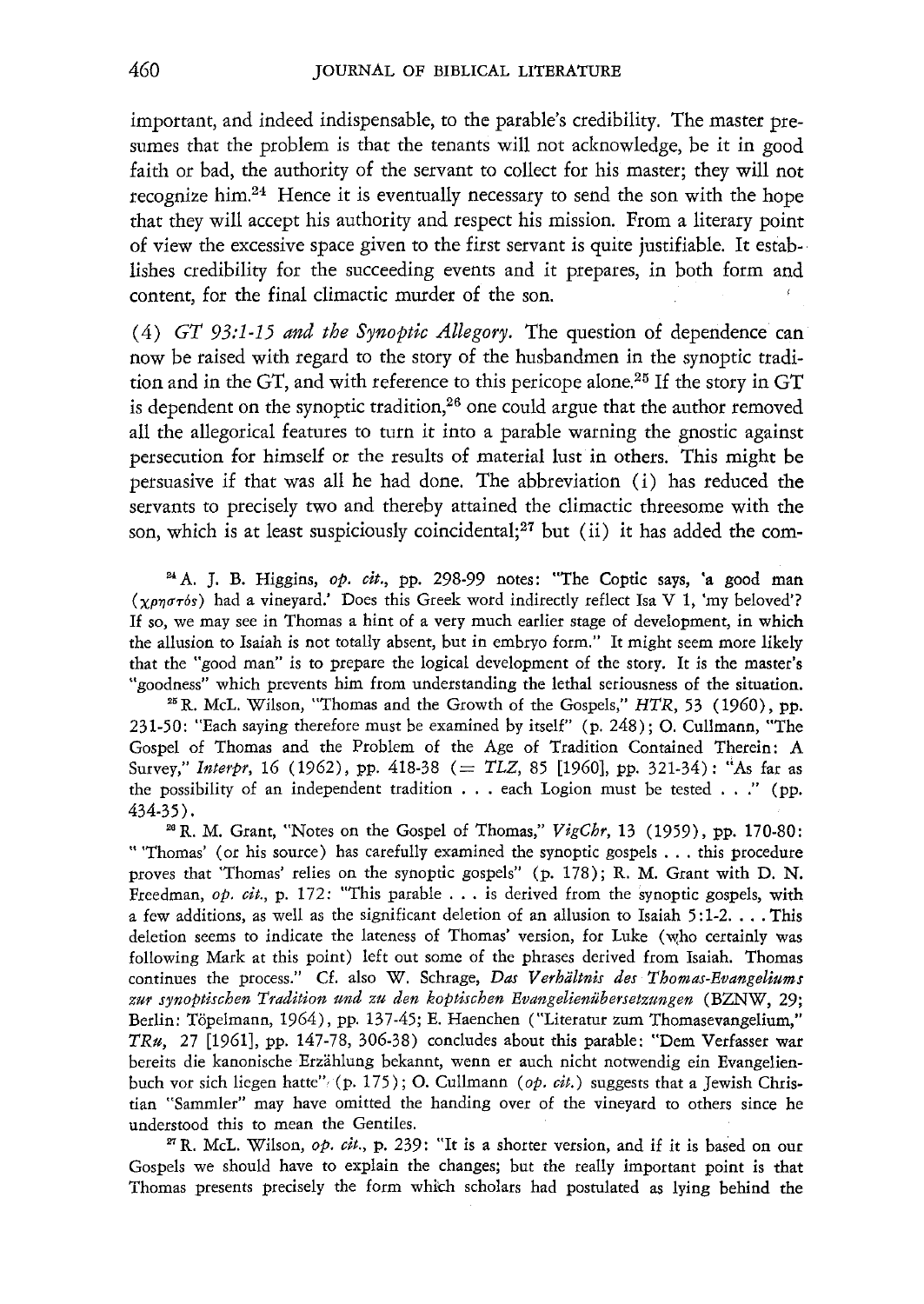ment of the master so that the first servant and the son are in perfect parallelism, as noted earlier. These additions remain unexplained on the hypothesis of synoptic dependence and abbreviation to change allegory into parable.28 At this stage the far more probable solution is that, at least in this case, GT represents an independent tradition. It is not merely abbreviating the synoptics; it is giving a parable where they gave an allegory, and its parable betrays no "strain" where their allegory does. Finally, this "strain" can be most easily explained by their attempt to turn parable into allegory. The parable is the more original and authentic form.29

## *Ill. The Historical Jesus: Allegory or Parable?*

In the synoptic tradition the pericope is a "strained" allegory in which allegorical thrust and story-line fit somewhat uneasily together so that it is hard to imagine either Jesus or the primitive church creating it as such. In the GT the story is perfectly reasonable and quite possible at the time of Jesus. Its application to gnosis is rather extrinsic and contextual: for example, against the materialism of the tenants, as in the preceding 92:34-35, or as a warning to the gnostic about persecution, as in the following 93: 21-24. But as 93: 1-16 stands in and by itself, it seems much more original than the version in Mark 12: 1-12 and must be taken as the earliest stage of the tradition. At this point the question is whether this earliest stage of the tradition is from the historical Jesus himself.

(1) *The Problem of Method.* Certain principles or presuppositions must be acknowledged in attempting to answer this question. (a) It is presumed that some knowledge of the teaching of the historical Jesus is attainable and that the "principle of dissimilarity" is the best methodological procedure.<sup>30</sup> (b) This principle applies not only to the content of Jesus' logia but also and especially

Synoptics." See also his *Studies in the Gospel of Thomas* (London: Mowbray, 1960), p. 88. With regard to the folkloric threesome, see C. 1. Mitton, "Threefoldness in the Teaching of Jesus," *ExpTim,* 75 (1964), pp. 228-30.

<sup>28</sup> G. Quispel, "The Gospel of Thomas and the New Testament," *VigChr*, 11 (1957), pp. 189-207: "It is hardly conceivable that this version of the Parable is due to an author who knew the synoptic Gospels: it is much less impossible that we have to do here with an independent tradition . . ." (p. 206). R. McL. Wilson, "Thomas and the Synoptic Gospels," *ExpTim,* 72 (1960), pp. 36-39: "It is remarkable that an editor summarizing our Gospels should have omitted just these details, when he adds the reflection of the master, 'Perhaps they had not known him,' to parallel that about the son" (p. 37). So also W. H. C. Frend, "The Gospel of Thomas: Is Rehabilitation Possible?" *JTS, 18*  (1967), pp. 13-26 *(see* p. 14, n. 2).

29 In H. Montefiore & H. E. W. Turner *(op. cit.,* pp. 62-64) the former author concludes concerning this parable and that of the Great Banquet that "it is hard to resist the conclusion that Thomas has been using an independent and in some ways a more primitive source for these parables" (p. 63).

*80 See,* e.g., N. Perrin, *Rediscovering the Teaching of Jesus* (The New Testament Library; London: SCM, 1967), pp. 15-53; also W. O. Walker, "The Quest for the Historical Jesus: A Discussion of Methodology," *AnglTR,* 51 (1969), pp. 38-56.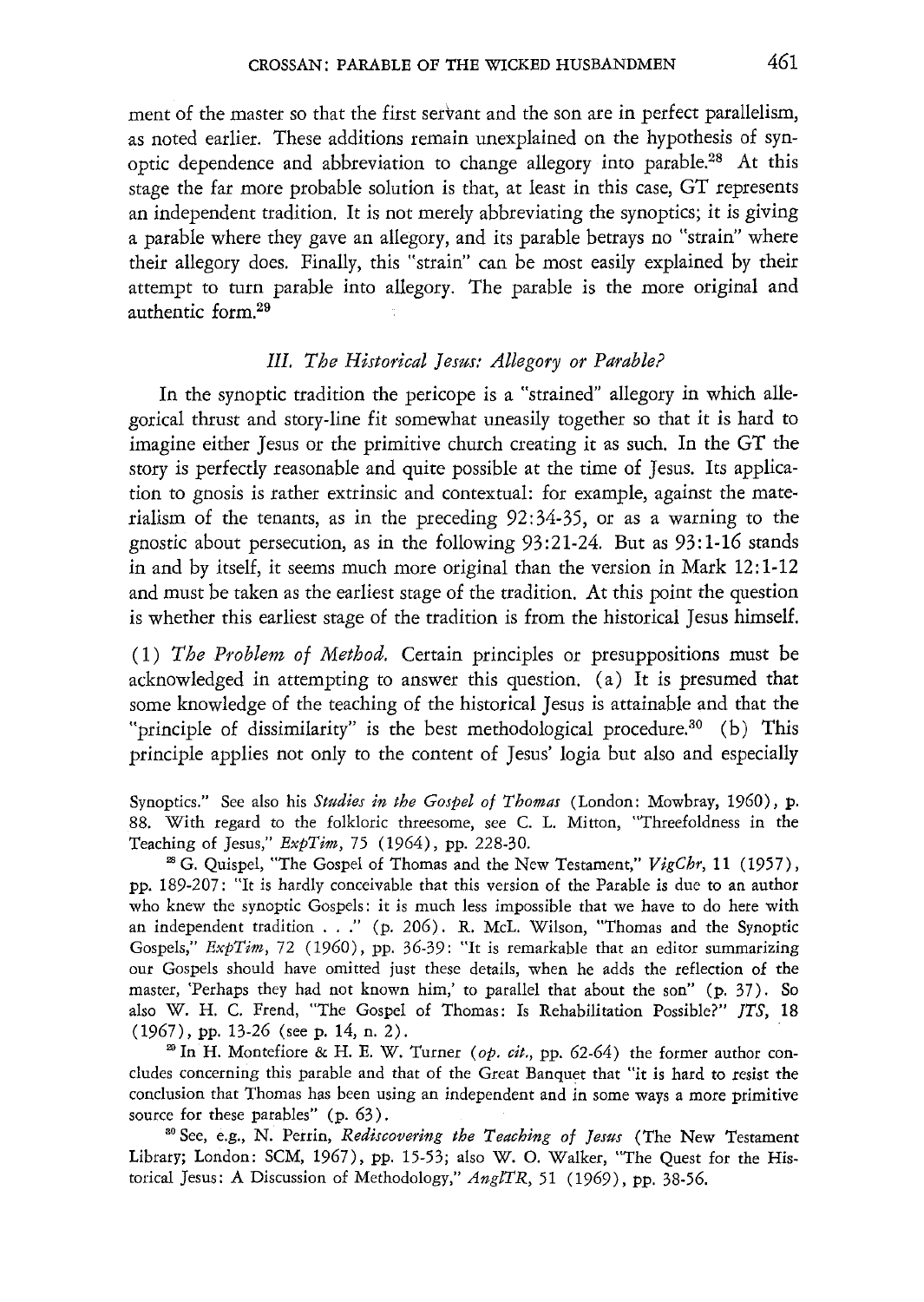to the very *form* of Jesus' parables; that is, when form includes, as it must, the functional life-setting, the form of Jesus' parables is dissimilar from both the didactic forms of allegory and example-story used by both late Judaism and the primitive church. This has a very important result which is applicable immediately to the present problem. When one attains to the earliest stage of the tradition, and it is a parable (i.e., neither allegory nor example), the presumption must be that it stems from the historical Jesus.<sup>31</sup> (c) It is methodologically valid to use modern terms, categories, and distinctions, even if the ancient authors did not articulate their activity in such expressions as long as our modern words correspond to ancient realities and differences both formal and functional within the text itself.<sup>32</sup> (d) The term  $\pi a \rho a \beta o \lambda \dot{\eta}$  had a very wide sense and can best be translated as "figurative language." But further more accurate specification is needed to correspond to the functional forms included in this general rubric.<sup>33</sup> ( e) However one wishes to name the form the historical Jesus would have been using in the present case, it can be specified negatively as neither historical allegory nor moral example-story.

These principles serve cumulatively to answer the initial question positively. The tradition's earliest stage is neither synoptic allegory nor gnostic examplestory (either against materialism or preparing for persecution), but it is a "parable"; and this functional form, distinctive of Jesus' teaching activity over against that of late Judaism and the early church, drives towards participation rather than information. It seeks so to articulate the speaker's experience as to draw the hearer into a like encounter.

<sup>31</sup> Cf. G. Bornkamm, *Jesus of Nazareth* (New York: Harper & Row, 1960), p. 69: "The rabbis also relate parables in abundance, to clarify a point in their teaching and explain the sense of a written passage, but always as an aid to the teaching and an instrument in the exegesis of an authoritatively prescribed text. But that is just what they are not in the mouth of Jesus, although they often come very close to those of the Jewish teachers in their content, and though Jesus makes free use of traditional and familiar topics. Here the parables are the preaching and are not merely serving the purpose of a lesson which is quite independent of them." That parable is not the style of the primitive communities is clear from their inability to understand Jesus' own parables and from the lack of any such definitely stemming from their own creativity.

<sup>32</sup> Form criticism does not presume, for example, that an evangelist consciously said to himself that he was here dealing with an apophthegm, etc.

<sup>33</sup> A tentative hypothesis for further discussion: If language be considered as literal and non-metaphorical  $(A = A; B = B)$  as against figurative and metaphorical  $(A = B)$ , the latter might be differentiated as that which seeks *participation in* the experience of the speaker/writer rather than, or as well as, *information about* it. Within such figurative language, driving towards participation, there is a fundamental difference between (i) allegory and example, on the one hand, which *presume* participation and are hardly persuasive without it, and are therefore intrinsically reducible to and dependent on a nonfigurative language so that they are ultimately quite expendable, and (ii) parable, on the other hand, which *creates* participation and, as such, is never expendable. If reduced to literal language, it becomes informative rather than participatory. Allegory and example pertain to didactic metaphor, parable is from the world of poetic metaphor. Cf. A. N. Wilder *(The Langflage of the Gospel* [New York: Harper & Row, 1964], p. 92) on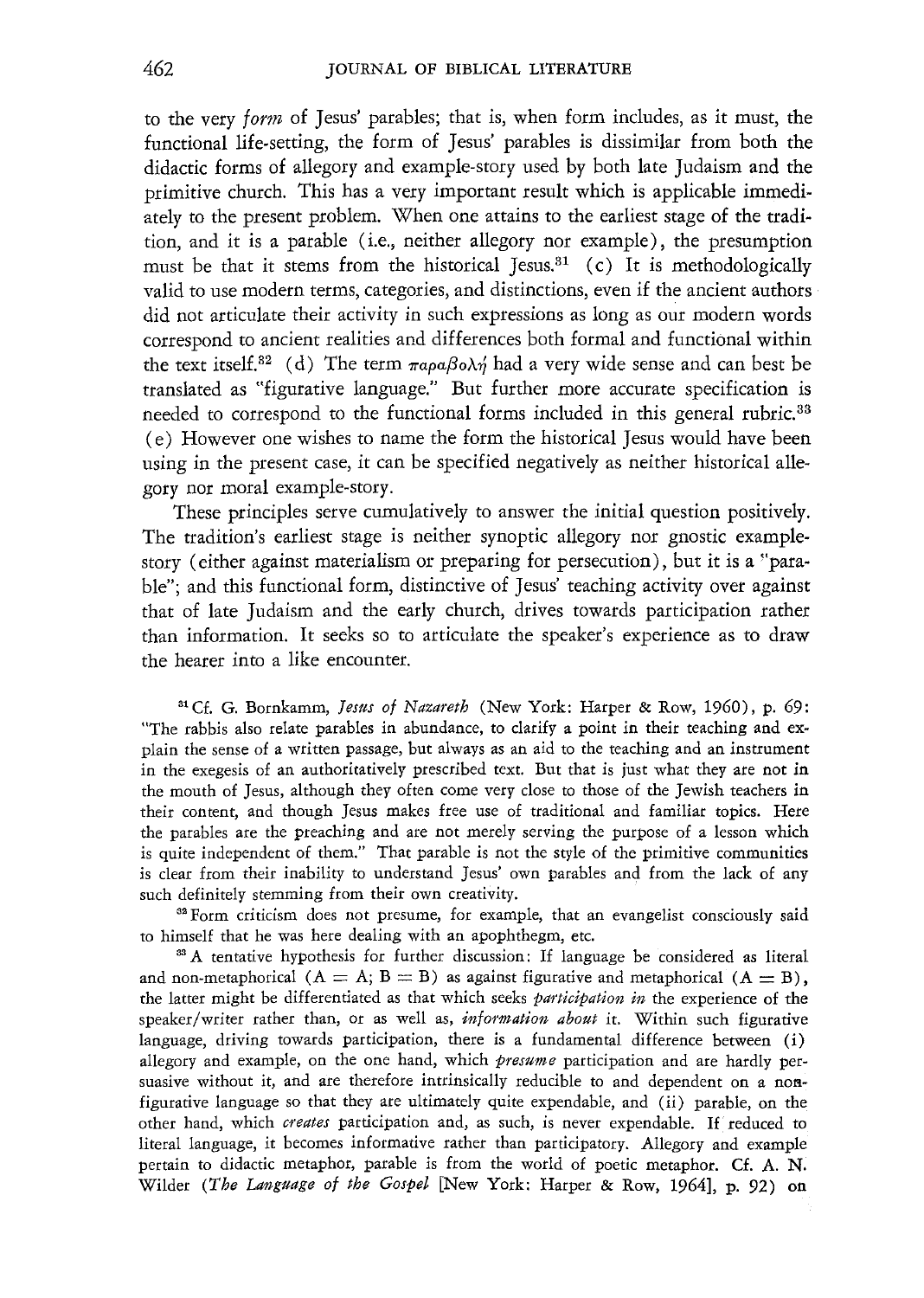*(2) The Problem of Meaning.* If the parable came from the historical Jesus, what is its "meaning"? Obviously the answer to this must be fundamentally reductive and accepted as such. It is raised only so that its answer leaves the hearer or reader more open to the direct experience of the parable itself.<sup>34</sup>

The discussion of the parable would seem to vindicate the need for some more sophisticated understanding of the terms involved. It is of great importance, of course, whether the original story is taken to have included the Isaiah allusions or not, and where exactly it ended: with the crime or with the punishment. C. H. Dodd includes both the Isaiah references and the question, but not the answer which ends it, in the authentic parable of Jesus. He then interprets it as a warning concerning his coming death.<sup>35</sup> J. Jeremias considers both the allusions to Isaiah and the question/answer conclusion as being secondary; but then, in a rather flagrant contradiction, he uses the former implicitly and the latter explicitly to explain the parable as Jesus' vindication of the gospel's being offered to the poor.<sup>36</sup> D. O. Via, Jr. takes a position between these two authors

verbal and non-verbal figure: "a true metaphor or symbol is more than a sign; it is a bearer of the reality to which it refers. The hearer not only learns about the reality, he participates in it. He is invaded by it." J. M. Robinson, "Jesus' Parables as God Happening," *Jesus and the Historian* (ed. F. T. Trotter; Philadelphia: Westminster, 1968), *pp.*  134-50: "This understanding of language (i.e., in the new hermeneutic) focuses attention not upon the conceptual information communicated, but rather upon 'communication' in the sacramental meaning of the term: communion or participation. Its interest is in what happens when language takes place, the happening it calls forth" *(p.* 142); and J. D. Crossan, "Parable and Example in the Teaching of Jesus," *NTS,* 18 (1971-72) [forthcoming].

3! Cf. the statement of M. Heidegger, "Remembrance of the Poet," *Existence and Being* (ed. W. Brock; Chicago: Regnery, 1949), *pp.* 234-35: "But whatever an explanation can or cannot do, this always applies: in order that what has been purely written of in the *poem* may stand forth a little clearer, the explanatory speech must break up each time both itself and what it has attempted. The final, but at the same time the most difficult *step* of every exposition consists in vanishing away together with its explanation in the face of the pure existence of the *poem."* 

<sup>35</sup> Op. *cit.*, p. 101: "Consequently the parable would suggest, by a kind of tragic irony, the impending climax of the rebellion of Israel in a murderous assault upon the Successor of the prophets." For all practical purposes this renders the unit an allegory; and one agrees with M. Black ("The Parables as Allegory," *BJRy1L 42* [1960], pp. 273-87) that "while thus showing allegory firmly to the door, one cannot but wonder if Dr. Dodd has not surreptitiously smuggled it in by the window" (p. 283) .

<sup>36</sup> Op. cit., p. 71: "The connection with Isa 5 must therefore be due to secondary editorial activity"; and on *p.* 74: "If the final question is secondary ... then so is the answer to the question. Neither of them is part of the original parable." But then on p. 76: "Like so many parables of Jesus, it vindicates the offer of the gospel to the poor. You, it says, you. tenants of the vineyard, you leaders of the people! you have opposed, have multiplied rebellion against God. Your *tup* is full! Therefore shall the vineyard of God be given to 'others' (Mark 12.9). Since neither Mark nor Luke give any further indication who the 'others' may be, we must, following the analogy of the related parables ... interpret them as the  $\pi r \omega \chi o l$ ." Once again one tends to agree with the comment of J. J. Vincent, "The Parables of Jesus as Self-Revelation," *Studia evangelica, I* (TU 73; eds. K.

 $\bar{z}$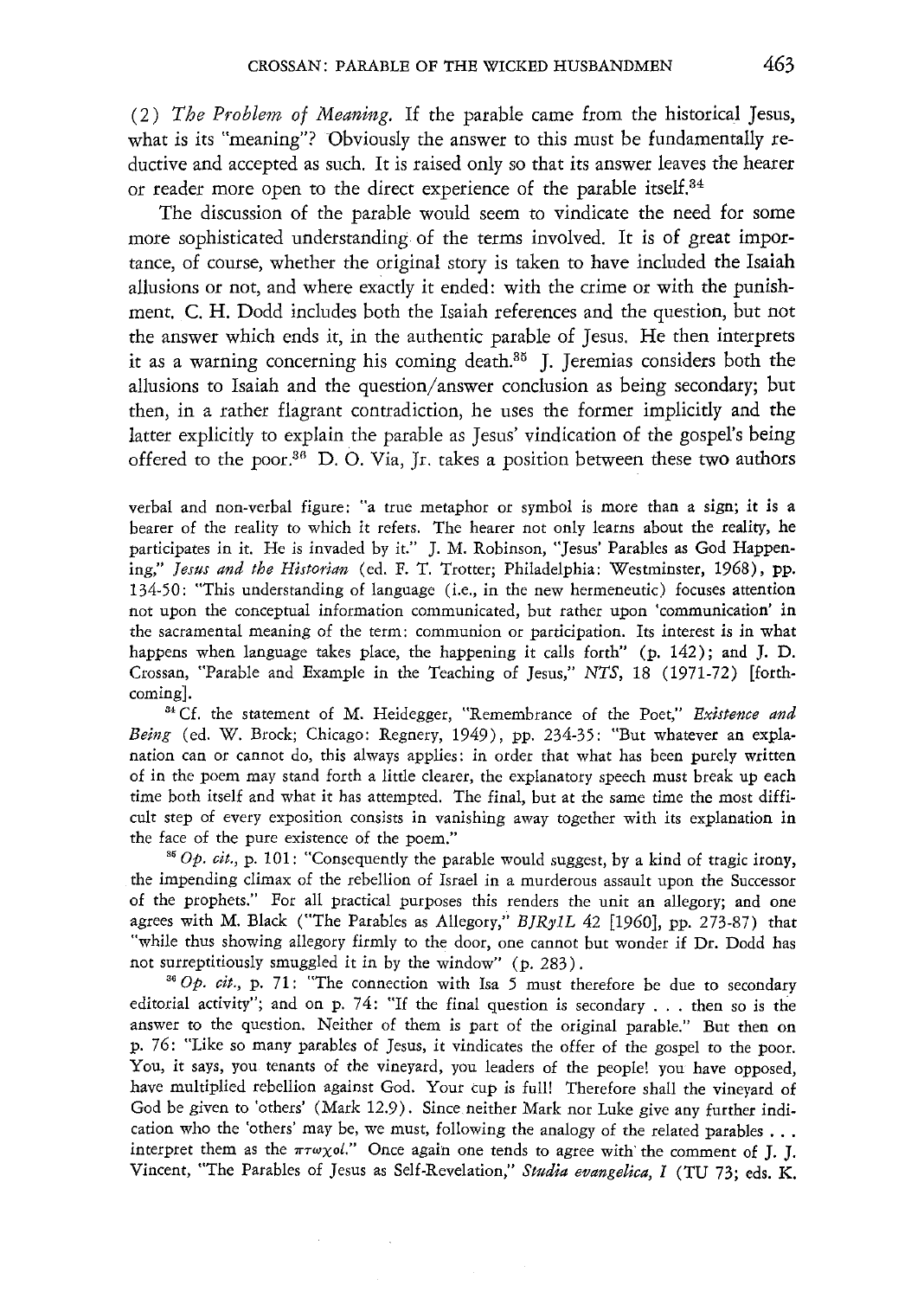by eliminating the detailed reference to Isaiah while retaining the punishment theme. Hence he understands it as referring to the Jerusalem authorities and, once again, it is an allegory of the historical Jesus.37 But, *methodologically,* J. Jeremias was surely correct in eliminating both Isaiah and punishment, as in the GT, from the original narrative. Why then did he slip them back into the interpretation? The answer would seem to be that otherwise Jesus is telling a most disedifying and immoral story, even if it is quite possible or even historically actual within the Galilean experience of his time. But is it not at least as likely· that Jesus is doing this as that he is rather awkwardly allegorizing his own death?

One of the major themes of Jesus' parables is the crisis in which his hearers stand and the necessity that they recognize it, decide about it, and act appropriately.3S Among such parables one finds, to the tradition's ancient dismay, the quite immoral<sup>39</sup> story of the Unjust Steward (Luke  $16:1-8$ ).<sup>40</sup> It is a graphic

Aland et al.; Berlin: Akademie-Verlag, 1959), pp. 79-99: "Does Jeremias in fact avoid the allegorization which he seeks to root out? If 'the others' are 'the poor' and the tenants are the leaders of the people, why should not the servants be the prophets and the son Jesus?" (p. 85). This author considers it a "parable of self-revelation ... Jesus as son repeats in His own body the fate of the prophets" (p. 87).

37 *The Parables* (Philadelphia: Fortress, 1967), *p.* 134: "Even so, just the allusive reference to the vineyard and the beating of the servants must have referred subsidiarily to Israel and her rejection of God's messengers. And the 'son' possibly refers to the climactic coming of Jesus. . . . Thus this parable is more nearly allegorical than (most of) Jesus' other narrative parables. . . ." Irrespective of whether the term used is allegory or parable or both, recent commentators have usually *explained* it as an allegory of Jesus' destiny. See G. V. Jones, *The Art and Truth* of *the Parables* (london: SPCK, 1964), pp. 44 & 66, who considers both the Isaiah allusions and the punishment theme as original and concludes: "The point of the parable ... is the giving away of the vineyard ... a judgment on Israel" (p. 91), and so, "both allegory *and* parable" (p. 97). E. linnemann *(Jesus* of *the Parables* [New York: Harper & Row, 1966]) neither treats the story in detail nor considers it an allegory (see p. 8). She seems to interpret it as an attack on the murderous intent of the authorities: "Jesus' parables ... do (not) ... make it their object to convict the listener of something" (p. 22); and she footnotes: "Mark 12.1-12 is probably the only example of this" (note c). M. Hengel ("Das Gleichnis von den Weingartnern Mc 12: 1- 12 im Lichte der Zenonpapyri und der rabbinischen Gleichnisse," *ZNW*, 59 [1968], pp. 1-39), who argues for the contemporary realism of the incident, interprets it thus: "Wie die heimtiickische Ermordung des Sohnes durch die Pachter das sichere Eingreifen des Weinbergbesitzers zur Folge haben wird, so wird die-beabsichtigte-Ermordung Jesu, des eschatologischen Bevollmachtigen Gottes, das Gericht iiber die verantwortlichen Fiihrer des Volkes heraufbeschwören" (p. 38). X. Léon-Dufour ("La parabole des vignerons homocides," *ScEccl*, 17 [1965], pp. 365-96) also interprets it of the fate of Jesus and the destiny of Israel.

<sup>38</sup> See, for example, N. Perrin, op. cit., pp. 82-83.

39 Whatever the historical actualities of the legalities and illegalities involved, the tradition has always seen the transactions as somewhat disedifying: cf. J. D. M. Derrett, "Fresh Light on St Luke XVI: I. The Parable of the Unjust Steward," *NTS,* 7 (1961), pp. 198-219.

<0 J. A. Fitzmyer, "The Story of the Dishonest Manager (lk 16:1-13)," *TS, 25*  (1964), pp. 23-42; F. J. Moore, "The Parable of the Unjust Steward," *AngITR, 47*